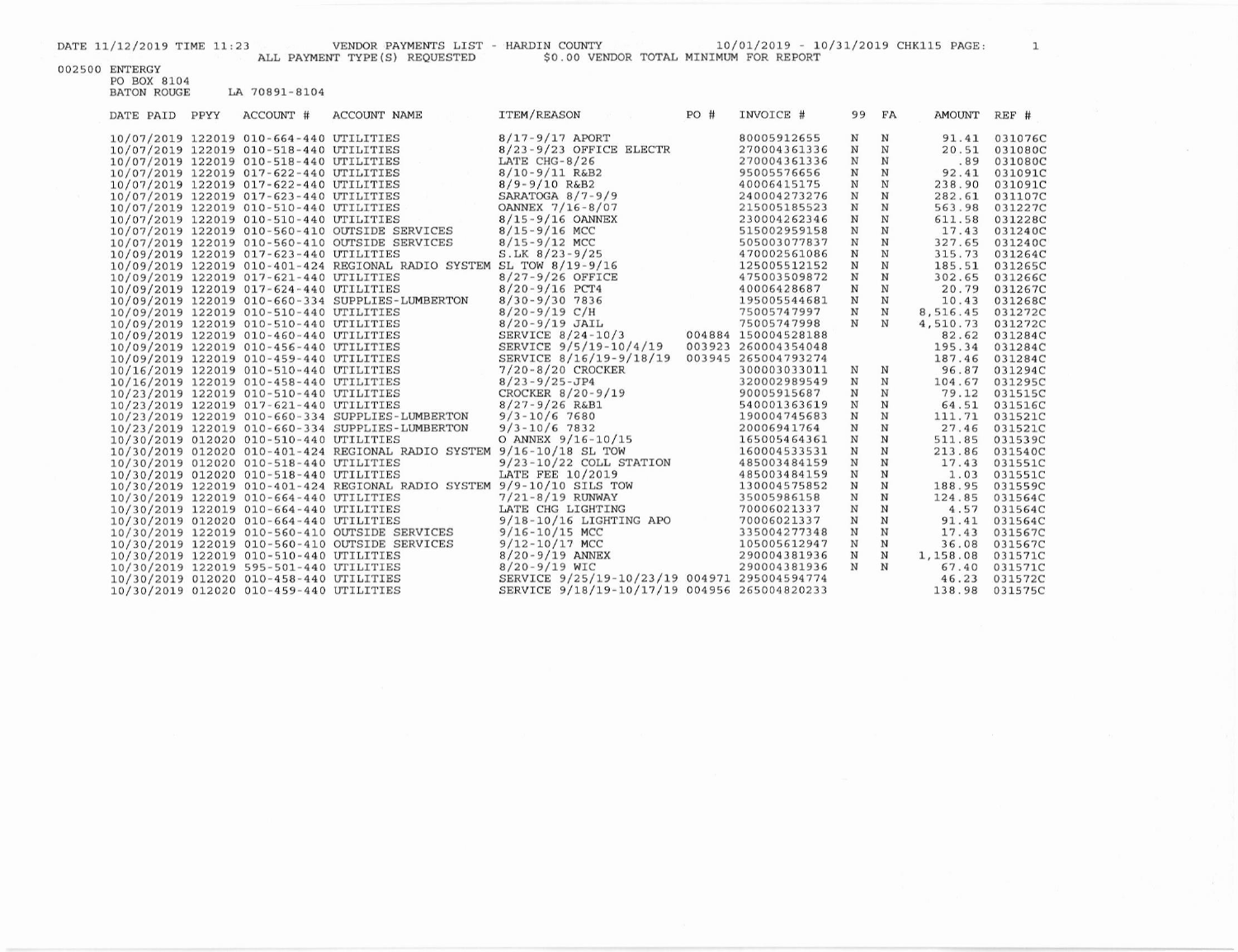| DATE 11/12/2019 TIME 11:23    |               |              | VENDOR PAYMENTS LIST -<br>ALL PAYMENT TYPE(S) REQUESTED | HARDIN COUNTY      |  |     | 10/01/2019 - 10/31/2019 CHK115 PAGE:<br>\$0.00 VENDOR TOTAL MINIMUM FOR REPORT |       |        |         |  |
|-------------------------------|---------------|--------------|---------------------------------------------------------|--------------------|--|-----|--------------------------------------------------------------------------------|-------|--------|---------|--|
| 002500 ENTERGY<br>PO BOX 8104 |               |              |                                                         |                    |  |     |                                                                                |       |        |         |  |
| <b>BATON ROUGE</b>            | LA 70891-8104 |              |                                                         |                    |  |     |                                                                                |       |        |         |  |
| DATE PAID PPYY                | ACCOUNT #     | ACCOUNT NAME |                                                         | <b>ITEM/REASON</b> |  | PO# | INVOICE #                                                                      | 99 FA | AMOUNT | $REF$ # |  |

VENDOR TOTAL: 19,677.57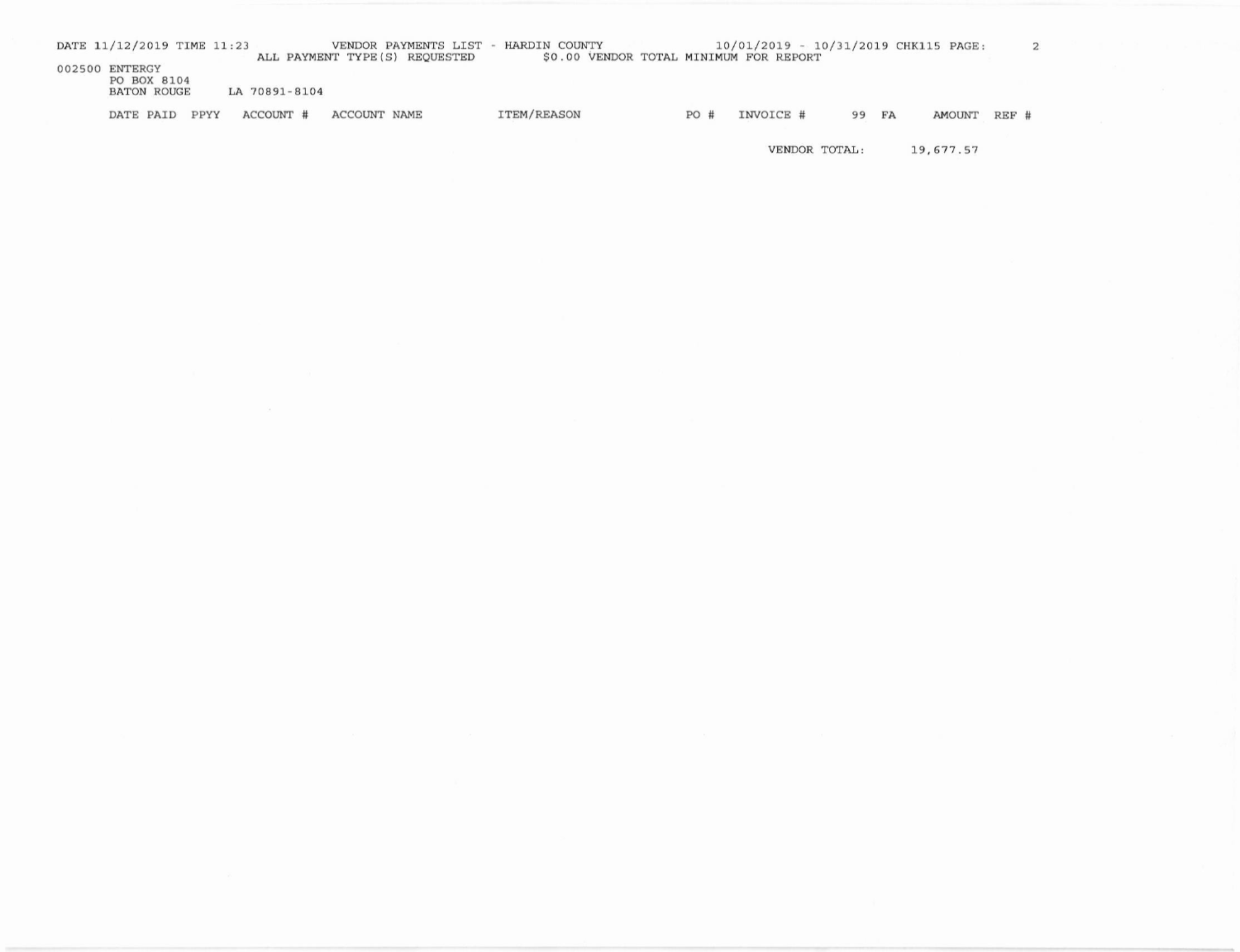|  | P O BOX 188 |  |          |
|--|-------------|--|----------|
|  | KOUNTZE     |  | TX 77625 |

| DATE PAID | PPYY | ACCOUNT #                                                                                                                                                                                                                                                                                                 | ACCOUNT NAME | ITEM/REASON                                                                                                                                         | PO# | INVOICE #                                                                                                    | 99 FA                           |                                                                                 | AMOUNT                                                               | REF #                                                                     |
|-----------|------|-----------------------------------------------------------------------------------------------------------------------------------------------------------------------------------------------------------------------------------------------------------------------------------------------------------|--------------|-----------------------------------------------------------------------------------------------------------------------------------------------------|-----|--------------------------------------------------------------------------------------------------------------|---------------------------------|---------------------------------------------------------------------------------|----------------------------------------------------------------------|---------------------------------------------------------------------------|
|           |      | 10/23/2019 122019 010-510-440 UTILITIES<br>10/23/2019 122019 010-510-440 UTILITIES<br>10/23/2019 122019 010-510-440 UTILITIES<br>10/23/2019 122019 595-501-440 UTILITIES<br>10/23/2019 122019 010-510-440 UTILITIES<br>10/23/2019 122019 010-510-440 UTILITIES<br>10/24/2019 122019 017-622-440 UTILITIES |              | $9/3 - 10/2$ C/H<br>$9/3 - 10/2$ ANNEX<br>$9/3 - 10/2$ NANNEX<br>$9/3 - 10/2$ WIC<br>$9/4 - 10/3$ JAIL<br>$9/4 - 10/3$ CROCKER<br>$9/3 - 10/2$ R&B2 |     | 05011401-100<br>05010502-100<br>04006421-100<br>04006421-100<br>05011451-100<br>04006304-100<br>03003401-100 | N<br>N<br>N<br>N<br>N<br>N<br>N | $\mathbf N$<br>$_{\rm N}$<br>$\mathbf N$<br>N<br>N<br>$_{\rm N}$<br>$\mathbf N$ | 2.329.91<br>637.72<br>239.80<br>13.96<br>3.923.40<br>83.49<br>204.01 | 031519C<br>031519C<br>031519C<br>031519C<br>031519C<br>031519C<br>031533C |

VENDOR TOTAL: 7,432.29  $\mathbf{1}$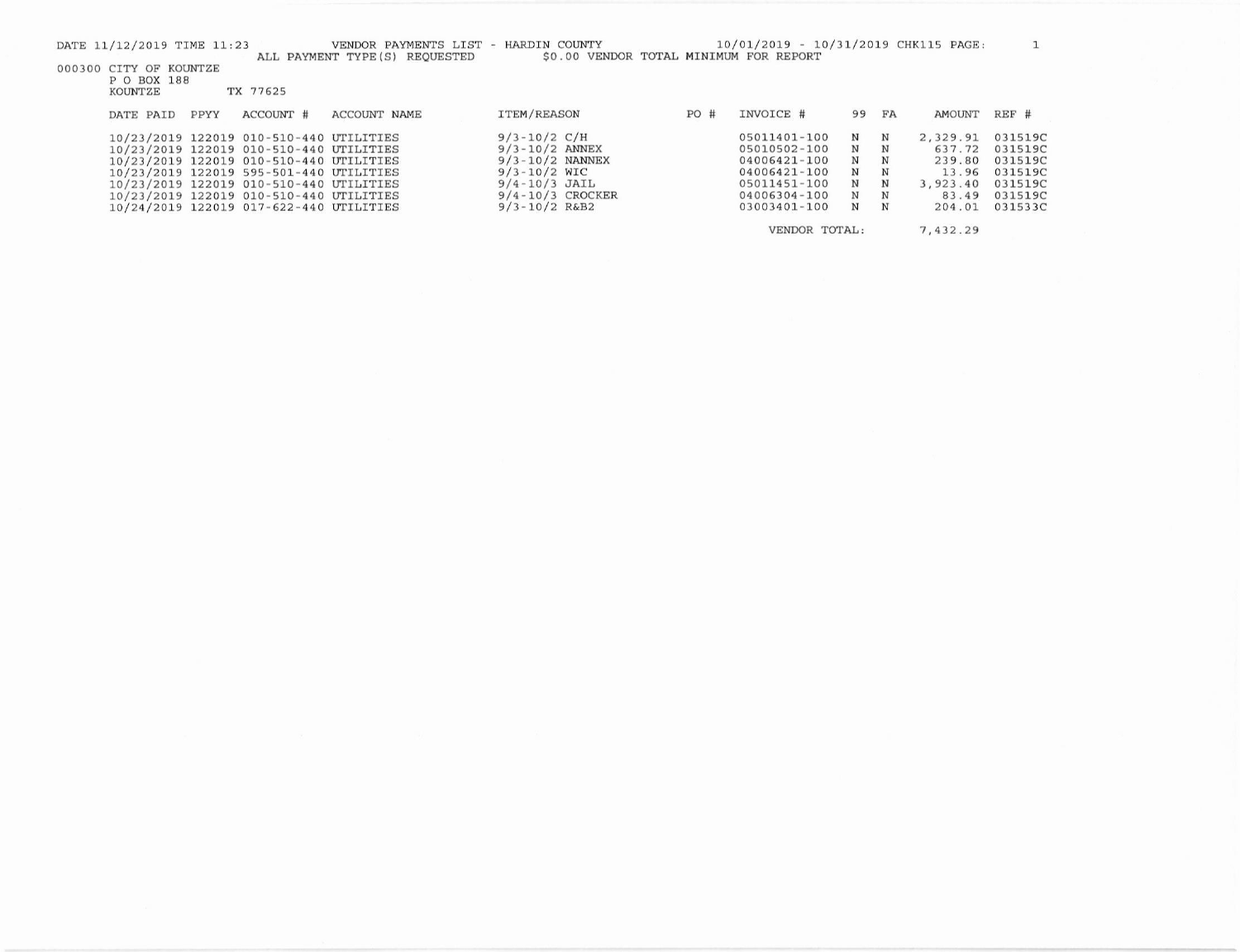| DATE 11/12/2019 TIME 11:24                                      |      |                                         | VENDOR PAYMENTS LIST - HARDIN COUNTY |                                        |     | 10/01/2019 - 10/31/2019 CHK115 PAGE: |       |        |         |
|-----------------------------------------------------------------|------|-----------------------------------------|--------------------------------------|----------------------------------------|-----|--------------------------------------|-------|--------|---------|
| 001792 WEST HARDIN WATER SUPPLY CORP<br>P O BOX 286<br>SARATOGA |      | TX 77585                                | ALL PAYMENT TYPE (S) REOUESTED       | \$0.00 VENDOR TOTAL MINIMUM FOR REPORT |     |                                      |       |        |         |
| DATE PAID                                                       | PPYY | ACCOUNT #                               | ACCOUNT NAME                         | ITEM/REASON                            | PO# | INVOICE #                            | 99 FA | AMOUNT | REF #   |
|                                                                 |      | 10/09/2019 122019 017-623-440 UTILITIES |                                      | $9/12$ READ                            |     | 1171-092619                          | N N   | 22.00  | 031283C |
|                                                                 |      |                                         |                                      |                                        |     | VENDOR TOTAL:                        |       | 22.00  |         |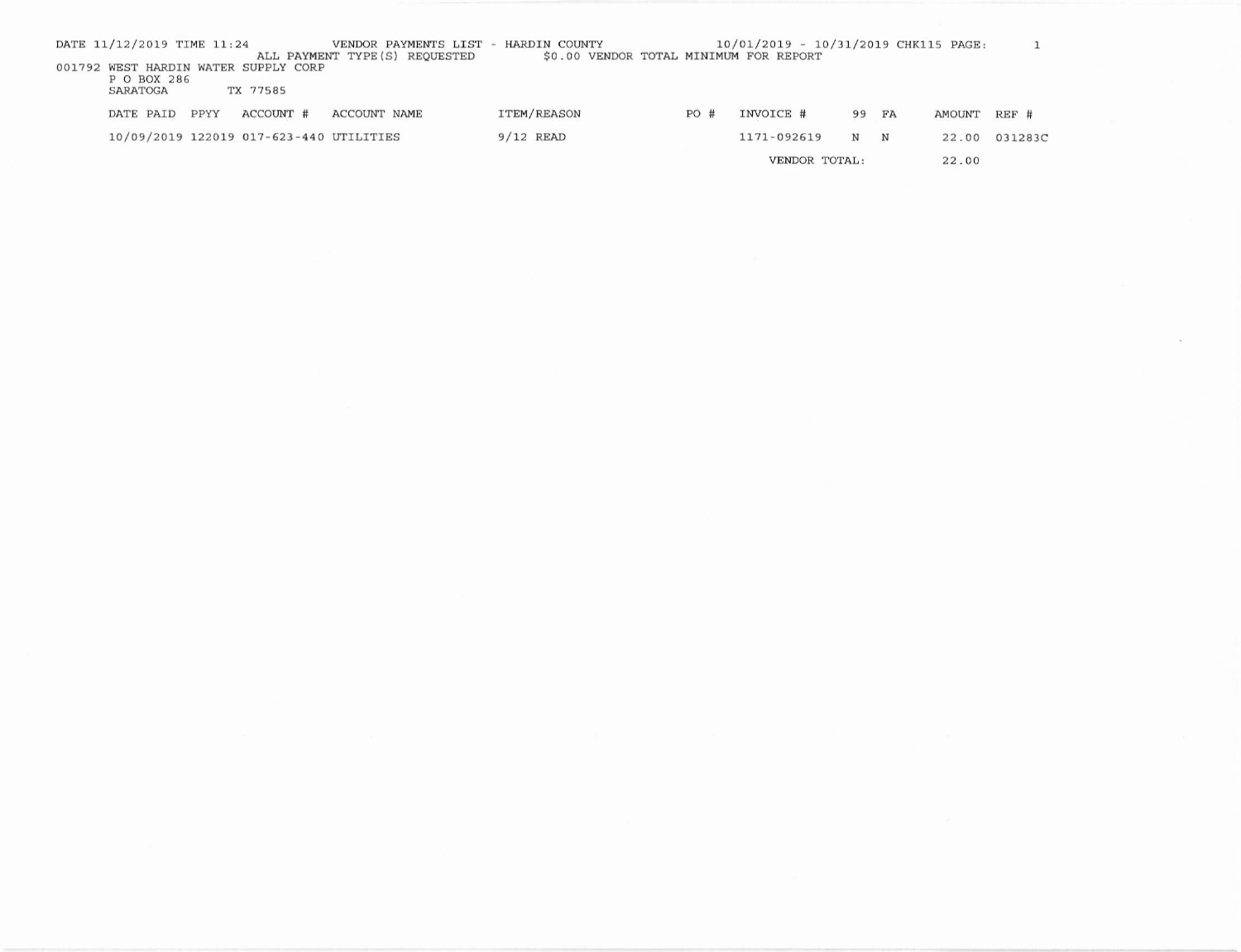| DATE 11/12/2019 TIME 11:24                                |      |                                         | VENDOR PAYMENTS LIST - HARDIN COUNTY<br>ALL PAYMENT TYPE (S) REQUESTED | \$0.00 VENDOR TOTAL MINIMUM FOR REPORT |      | 10/01/2019 - 10/31/2019 CHK115 PAGE: |       |            |               |         |
|-----------------------------------------------------------|------|-----------------------------------------|------------------------------------------------------------------------|----------------------------------------|------|--------------------------------------|-------|------------|---------------|---------|
| 000301 CITY OF SILSBEE<br>105 S. 3RD ST<br><b>SILSBEE</b> |      | TX 77656                                |                                                                        |                                        |      |                                      |       |            |               |         |
| DATE PAID                                                 | PPYY | ACCOUNT #                               | ACCOUNT NAME                                                           | ITEM/REASON                            | PO # | INVOICE #                            | 99 FA |            | <b>AMOUNT</b> | REF #   |
|                                                           |      | 10/07/2019 122019 017-621-440 UTILITIES |                                                                        | $8/13 - 9/10 - SHOP$                   |      | 160670001-09                         | N     | $_{\rm N}$ | 16.25         | 031079C |
|                                                           |      | 10/07/2019 122019 017-621-440 UTILITIES |                                                                        | $8/13 - 9/10 - OFFICE$                 |      | 160650001-09                         | N     | N          | 111.70        | 031079C |
|                                                           |      | 10/24/2019 122019 017-622-440 UTILITIES |                                                                        | $8/27 - 10/1$ R&B2                     |      | 040880001-10                         | N     | N          | 166.90        | 031534C |
|                                                           |      | 10/30/2019 122019 017-621-440 UTILITIES |                                                                        | $9/10 - 10/16$ SHOP                    |      | 160670001-10                         | N     | N          | 16.25         | 031562C |
|                                                           |      | 10/30/2019 122019 017-621-440 UTILITIES |                                                                        | 9/10-10/16 OFFICE                      |      | 160650001-10                         | N     | N          | 114.70        | 031562C |
|                                                           |      |                                         |                                                                        |                                        |      | VENDOR TOTAL:                        |       |            | 425.80        |         |